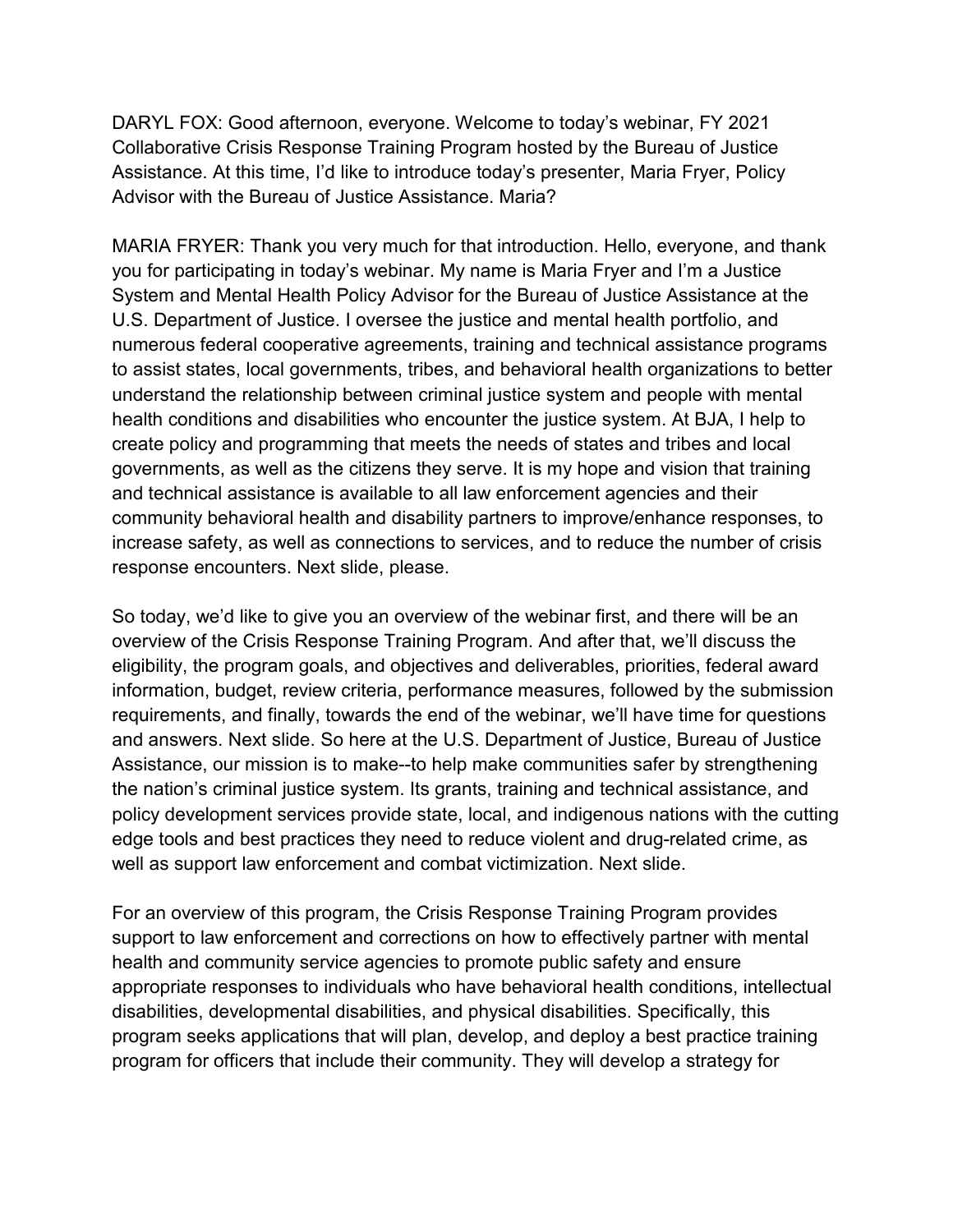and sustain community engagement, and a best practice program. Next slide. deploying officers trained in crisis response during times of crisis and evaluate, improve,

 make one note here in terms of eligibility. BJA uses the term behavioral health to training for state, local, and tribal law enforcement and correctional entities that will ensure sustained best practices. In terms of eligibility, if you're familiar with the JMHC Program or the Justice and Mental Health Collaboration Program, this program is very similar except there are two major differences. One, correctional entities are specifically mentioned and invited to apply. And two, the target population to be served includes people with disabilities. I'd like to include mental health, substance use disorders, and co-occurring mental health and substance use disorders. It does not include intellectual, developmental, or physical disability--disabilities which are specifically mentioned, which BJA considers to be a separate category. Next slide, please. So the program goal to support crisis response ensure organizational planning, strategically deploy those who have been trained, and

 Next we'll talk about the program objectives. One, applicants will use this analysis or system mapping, and other types of ways to determine what type of training partnership deployment models which will determine training needs of the--of your--the applicant entity. BJA encourages using BJA's Crisis Response and Intervention Training Program recruit. All of these can be objectives that are built into your program. Next slide. The officer knowledge of mental health, behavioral health, reentry, and wraparound can continue to inform the field. Next slide. analysis, any type of analysis, that will help you to determine what type of program that your agency would like to develop or improve, or enhance. Some communities use or resources that your community might need. You can also anticipate future Curriculum, which includes best practices from the Memphis Model, Crisis Intervention Training Team Model. Also, there's such training teams as disability response, coresponder response models, behavioral health mobile response, case management, and other response models. Next slide, please. We continue with these objectives. Applicants will also seek and deploy other best practice training for officers, or define and track process measures as well as short-term and long-term program outcome measures. Also employ data-driven practices, build long-term sustainment through a train-the-trainer component or determine who are best qualified officers to train and objectives continue to also build positive community relations and trust. Also enhance services, disability resources, and diversion opportunities. And also to engage BJA's National Law Enforcement Mental Health Learning Site Program as part of an ongoing training strategy. And last, as needed, provide information to actively collaborate with BJA and BJA's partners on program process and outcome evaluation efforts, so that we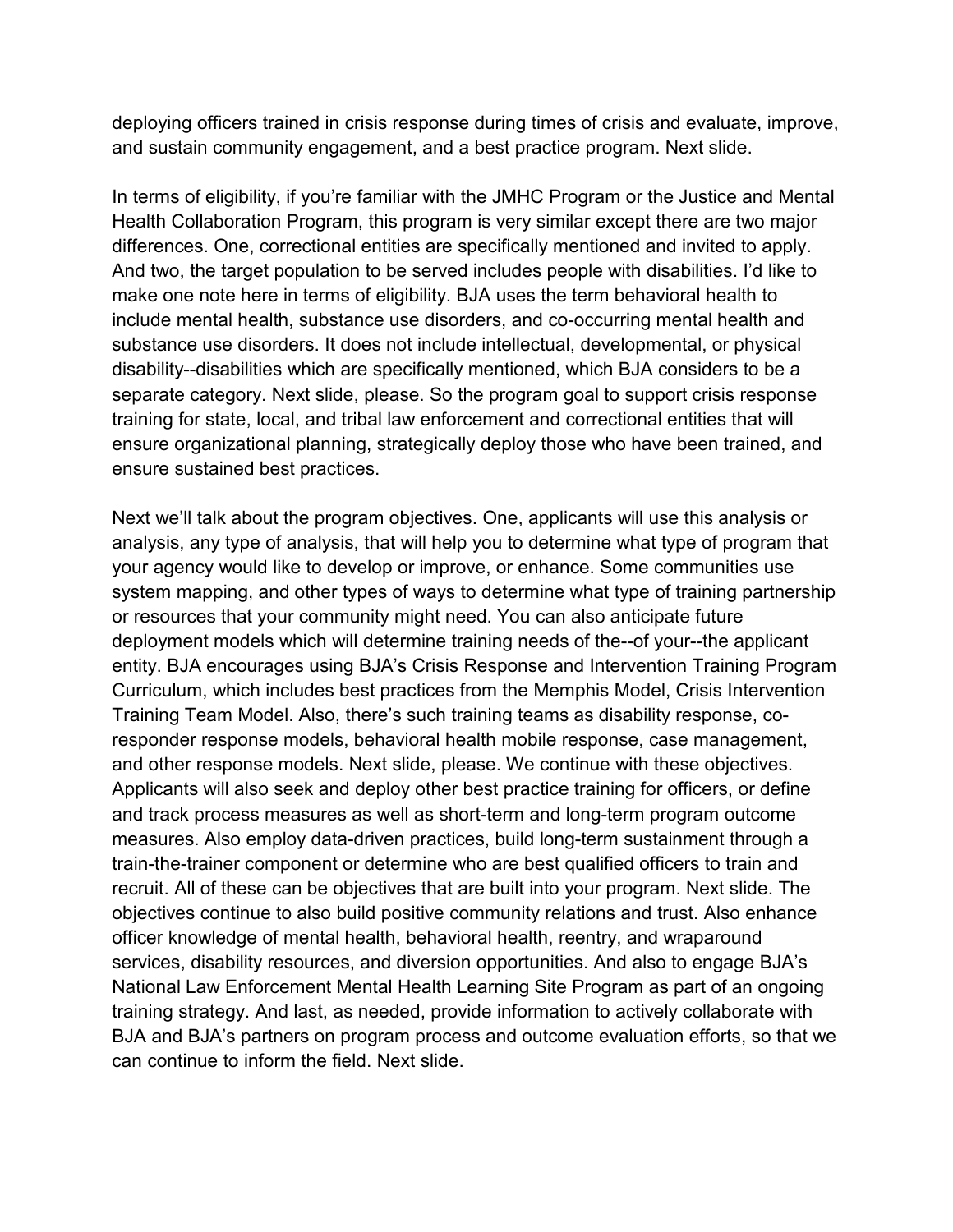I'd like to share with you a little bit about our law enforcement mental health learning map to engage BJA's national law enforcement mental health learning sites as an models. And last, as needed, each one of these sites does provide information to providers to arrange a site visit or a virtual visit with one of these sites. Next slide. sites. And this ties into one of the objectives on the last slide where we mention engaging BJA's national site. This objective is better known--better shown rather, with a ongoing training strategy. Each site is unique and offers different expertise. They're located around the country, and they all have different expertise in different response actively collaborate with BJA and BJA's partners on program process and outcome evaluation efforts. So they have a lot to share. They're very eager to assist, and it takes no more than a simple phone call to arrange with our training and technical assistance

 planning, process, and implementation phases for the training program for law submit their implementation plan to BJA's training and technical assistance provider. Onto program deliverables. Applicants must submit applications that propose both enforcement or correctional officers. The planning phase is up to 12 months long to design the training program. And at the conclusion of the planning phase, grantees will

 And next I'd like to talk about the planning tool. So here is one of BJA's planning tools develop, improve, or enhance, each model should strive for the following outcome health needs. Next slide, please. that was developed in collaboration with BJA's technical--training and technical assistance partner. And this tool can assist agencies and program leads with program planning guidance. It can guide an agency from a partially implemented response model to a fully implemented response model. So it runs through the questions that will help you to assess where your agency is along the task and timeline. How far along is your agency to a fully implemented response? And sometimes just by going through the questions and looking at outcome measures, you can fully determine if you are closer to being fully implemented or not. It also provides resources that you can print out and take and share with your agency. There are many emerging models to think about. But regardless of what type of practice model or response model your agency decides to measures which I just mentioned. These outcome measures will really help you to determine if you're truly making an impact with your response model. And these are increased connections to resources, reduced repeat encounters with law enforcement, minimized arrests, reduced use of force and encounters with people who have mental

So I'd like to just talk a minute about priority areas this year for the Department of Justice, Bureau of Justice Assistance. And the overarching priority areas are really about civil rights, and an increase in trust between law enforcement and the community, and providing access to the criminal justice system as well as access to victim services.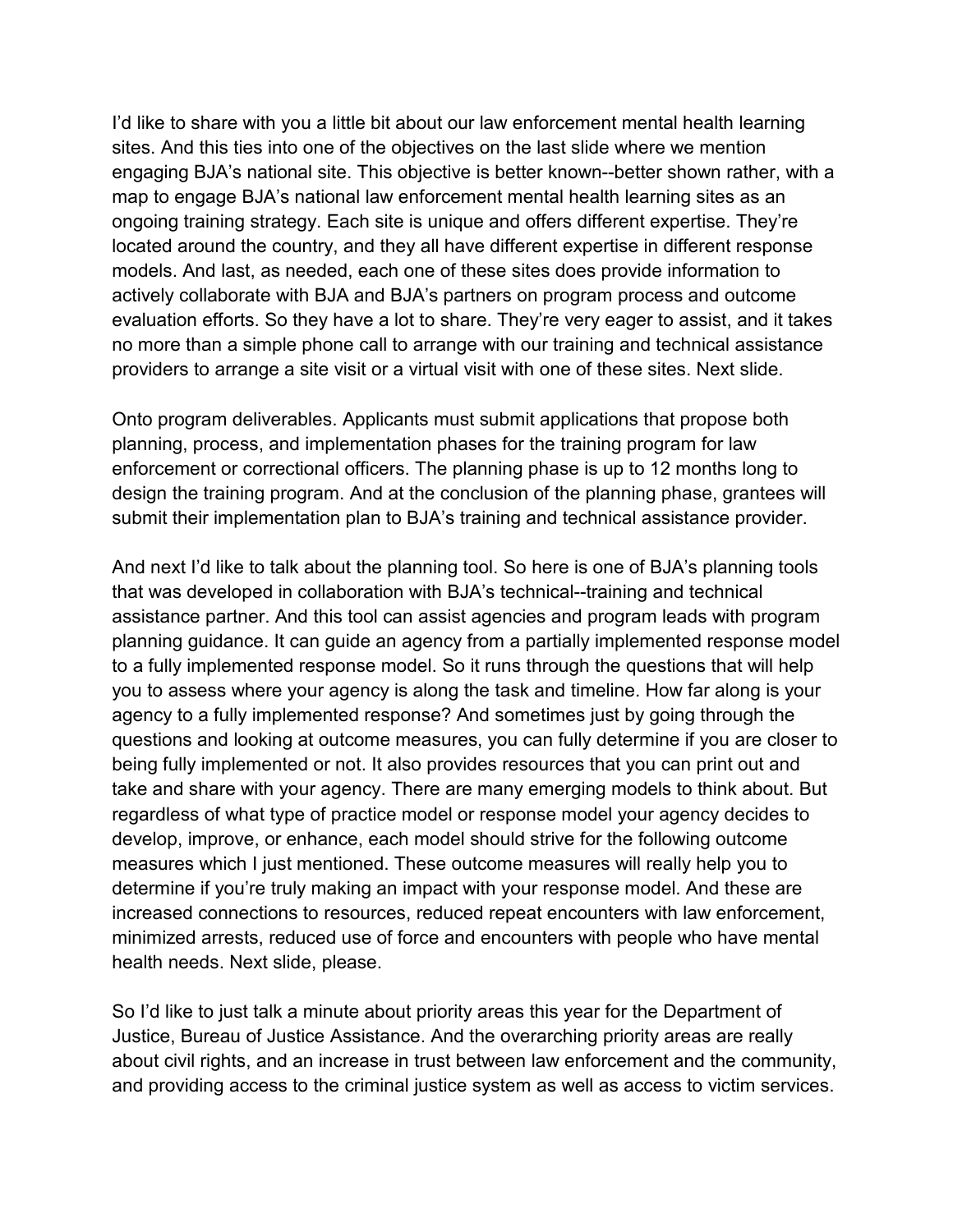for that. Next slide. Next, we'll talk about federal award information. BJA expects to 24 months of implementation activities. So for the purposes of the priority consideration, the term--in terms of high-poverty area, which is also a priority area, this really refers to and means any census tract with a poverty rate of at least 20% as measured by the 2013 through 2017 census tract. It's a 5-year data series available from the American Community Survey of the Census Bureau. So we would just refer you to information that's provided by the Census Bureau make up to 46 awards of up to \$150,000 each, with an estimated total amount awarded up to \$6,900,000. All awards are for a 36-month performance period. The funding--the funding during the initial 12-month period must support planning activities followed by

 match, which can be very difficult to plan for, this program does not have a match. A lot outcomes from the planning phase. So what we expect is that you will implement after resources at the end of this presentation. Next slide. Next onto the budget. So this solicitation does not require a match. And if you're familiar with the Justice and Mental Health Collaboration Program which has an increasing of people are really happy about that. And while applicants will be required to submit a budget for the entire 30-month--36-month project period at the time of application submission, they may have the opportunity to revise their budgets based on any the planning phase. The planning phase is a time for you to gather information, to do some analysis, to gather your stakeholders, and to put together a plan that you can then bring forth to BJA's training and technical assistance provider for feedback and to assist you with any questions you may have. And at that time, through this feedback, you might decide that you might want to change some of the budget. And you are perfectly allowed to do that. Next slide, please. So the budget continued. The budget should be complete, cost-effective, and allowable. All costs should be reasonable, allocable, and necessary for project activities. The budget should clearly indicate the costs for planning--for the planning phase, as I mentioned, just up to the first 12 months of the project. And the following costs are not allowed: prizes, rewards, entertainment, trinkets of any kind, a monetary incentive, client stipends, gift cards, vehicle purchases, and food or beverages. The budget should include costs associated with travel for two persons to a BJA training and technical assistance-related event. And right there on that slide, we do have a link to the OJP Federal Financial Guide and we have a lot more

 the peer review process and receive consideration for funding are the proposal abstract, attachments that you must have in your grant application. Next slide. A little bit about So onto the review criteria. The basic minimum requirements needed to advance the--to the proposal narrative, and the budget worksheet and budget narrative. These are the performance measures and reporting. So as I mentioned, if you've applied for federal funding before, you may be familiar with federal rewards and reporting requirements.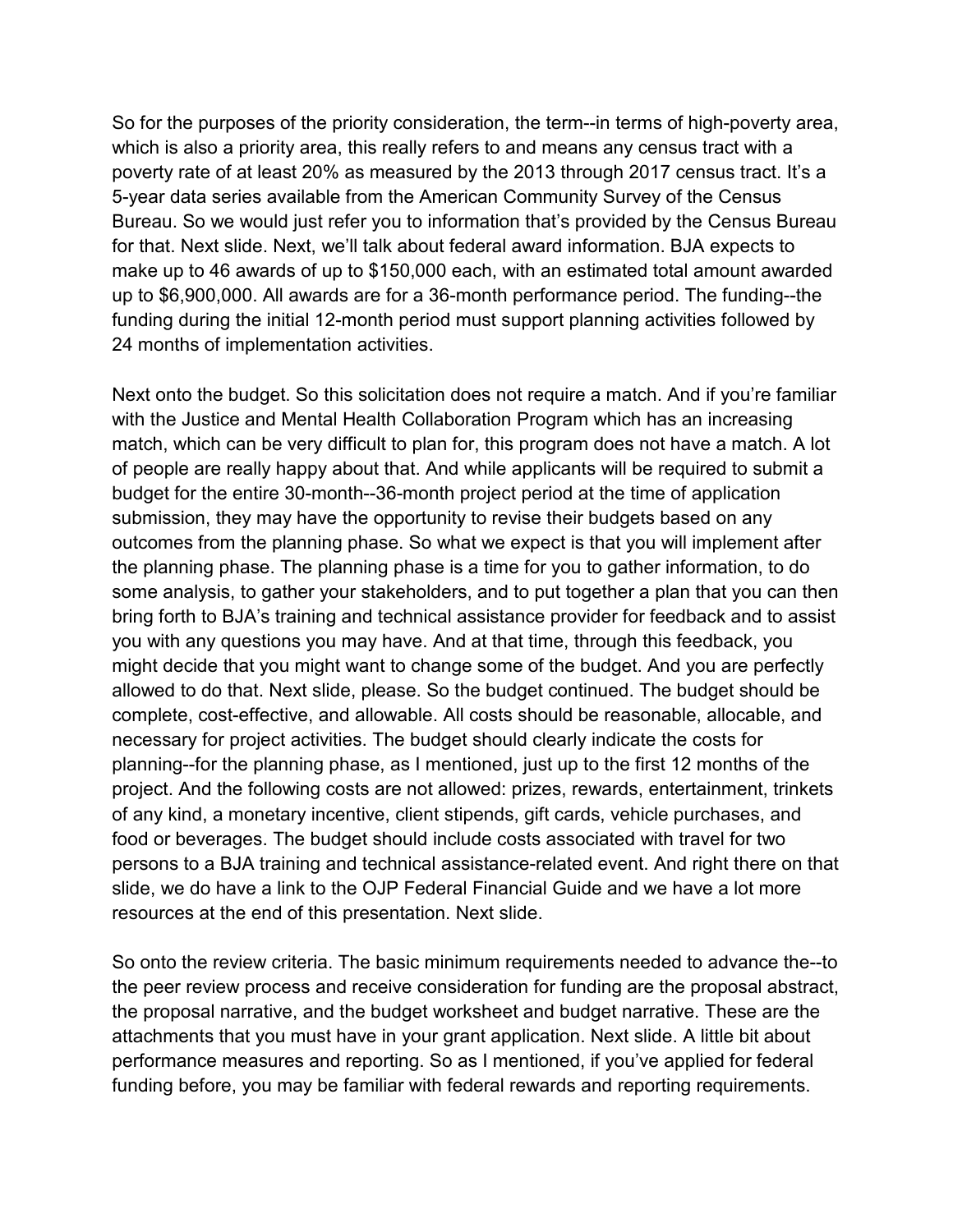and conduct an orientation to help with resources and guidance and Q&A, of course, slide. We always have some type of reporting, some programs require a little more, and some require a little less. And although we won't go into great detail about reporting, it is required for this program. So that's the--that's the big takeaway here, is just to make sure that you're aware that you will have to submit performance measurement data in JustGrants. And we do have examples of that that we can provide that can help, and here at the application point, it's just important that we make sure that you understand that there are reporting obligations. So further guidance on the post-award submission process will be provided if you are selected for an award. We typically gather everyone because there's always lots of questions in managing a federal award, of course. Next

 application elements and formatting instructions carefully that section of the OJP Grant Application Resource Guide for information on what happens to an application that does not contain all the specified elements or that is not responsive to the scope of the so that they're easily identified. Next slide, please. So submission information. Applicants must include, as I mentioned, abstract, a proposal narrative, and a budget detail worksheet with budget narrative, and these are web-based forms. So here we would just ask you to see within the solicitation, the solicitation. It's really important to follow the instructions and we're going to talk a little bit more about that later just to make sure that you have all of the required parts of the application because when you go through the basic minimum requirements screening, we do have partners that might screen you out of that peer review process. I do have a second look at those, and I'm very careful to go through. But it's really important to clearly label all of your attachments as what they are contained within that attachment

 peer reviewers when they're reading your project. It makes it just easier on the eyes, So the abstract. The proposal abstract should be no more than 400 words, summarizes the proposed project including primary activities, product deliverables, the service areas to be served in the project, who will benefit from the proposed program. It will be completed in the JustGrants form. So next slide is about the narrative. BJA requires the following when formatting the proposed proposal narrative. So we ask that you do not exceed 10 pages, that you keep it double-spaced, that you use 12-point standard font. Times New Roman is preferred, it's fine. If you have another preference, that's okay, as long as it's really clear to read. Use 1-inch margins, use sections and structured format that we ask for in the solicitation. And attachments do not count in your page limit, so a lot of people ask that; the narrative is just the narrative. And then just one note to closely follow--if you closely follow the formatting instruction, it will actually really help you know, peer reviewers review a lot of grants and applications and it's just very helpful to have it formatted just for the ease of reviewing and scoring your projects. So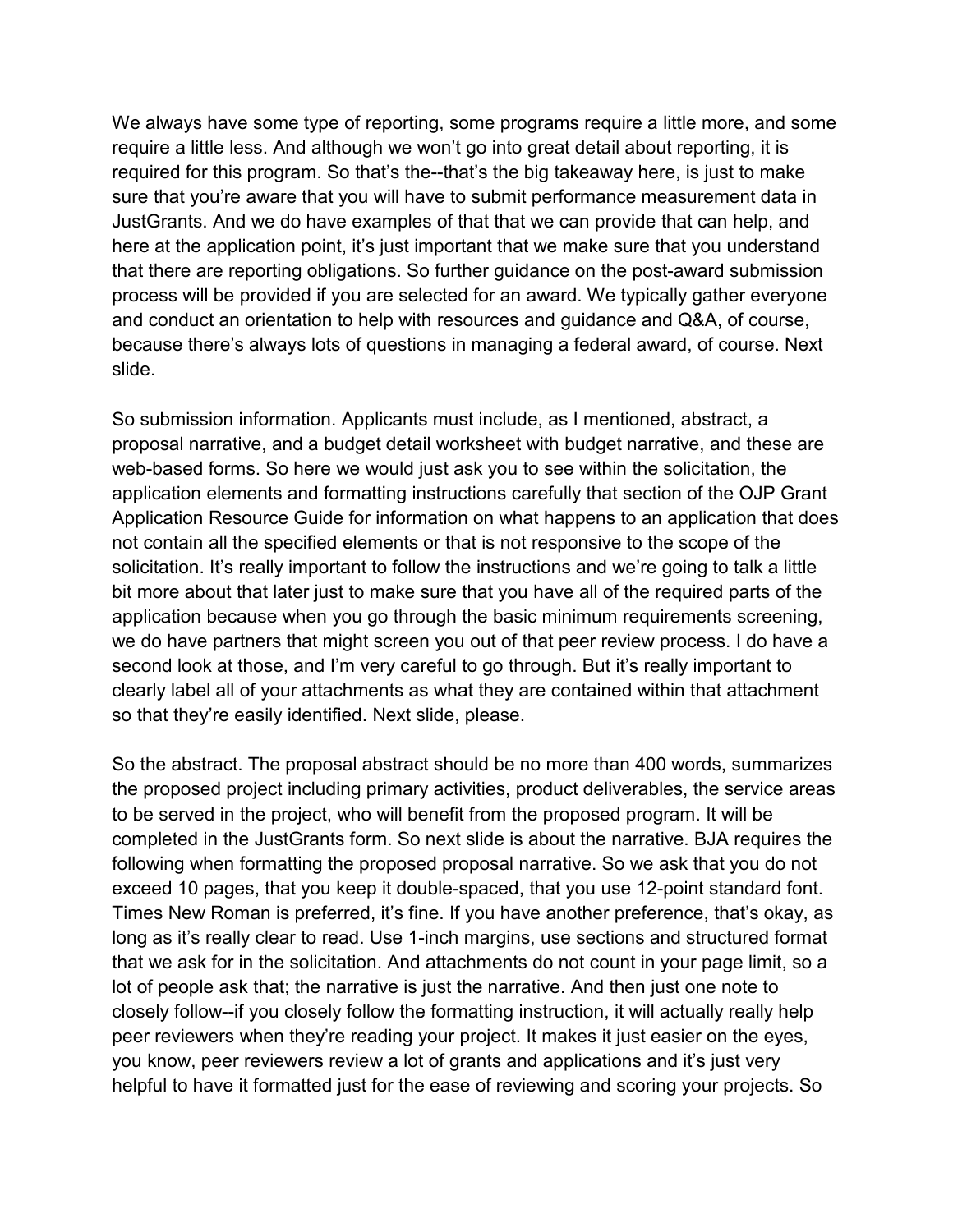you'll make it easier on the reviewers and they will be very happy for it. Okay. Next slide.

 addressed, successful efforts up until now, you know, where you've shown promise in your community, how federal funding will meet the need, how to sustain the program. shortcomings up until now, how federal funding will really sort of push it across the finish what's the value out of this project and how is it going to impact and improve your objectives, how it's really going to--it's really going to do that. So a little bit more about the narrative, I'd like to talk about the description of the issue. Here, you want to describe and demonstrate the nature and scope of the problem to be And the project design and implementation is where we weight--we put the most weight on this part of the application. And this is where you're going to describe the strategy that you will use to meet your goals and objectives. Include timeline, describe line, what you intend to do, what are the major tasks that you're going to undertake, community, improve the response, improve safety--and going back to your goals and

 And capabilities and competencies is kind of the next biggest weighted area, at 30%. the training, and how you'll go about doing all that, and then who will be assigned to make the program a success. And it describes the capacity of your partners, you know, your behavioral health partners, your disability partners, who are they, what kind of expertise do they bring to the program. You know, describe how the program would be managed and how it will be structured, what type of staffing are you bringing to the program, the scheduling of those tasks and why. Why is it important that they're assigned to those tasks to help

 be responsible for that. How will performance measures be evaluated? Will an outside categories should make sense, as far as your strategic plan, it should all sort of gel And then last, plan for collecting--actually, not last, I have two more, plan for collecting and the data required for this solicitation's performance measures. So here, you want to talk about how will the performance report be collected and submitted, who's going to entity be involved? Which is fine. But you might want to talk about that. How will the program ensure independence and integrity of the evaluation? You want to talk a little bit about that, and we also I think require a statement with that as an attachment. So we'll talk about that in the checklist in a minute. But what is the process to collect the data? How will it be used to inform the program and how will it improve the program over time? And last the budget, which comes in at 10%, when it's reviewed. And although the budget is a separate document, the narrative should describe the plan to expend it. You know, the who, what, when, where, why, how does it tie back to the goals and objectives? You know, your budget, even though it is a separate attachment, it should make sense as far as what you're trying to do. You know, the budget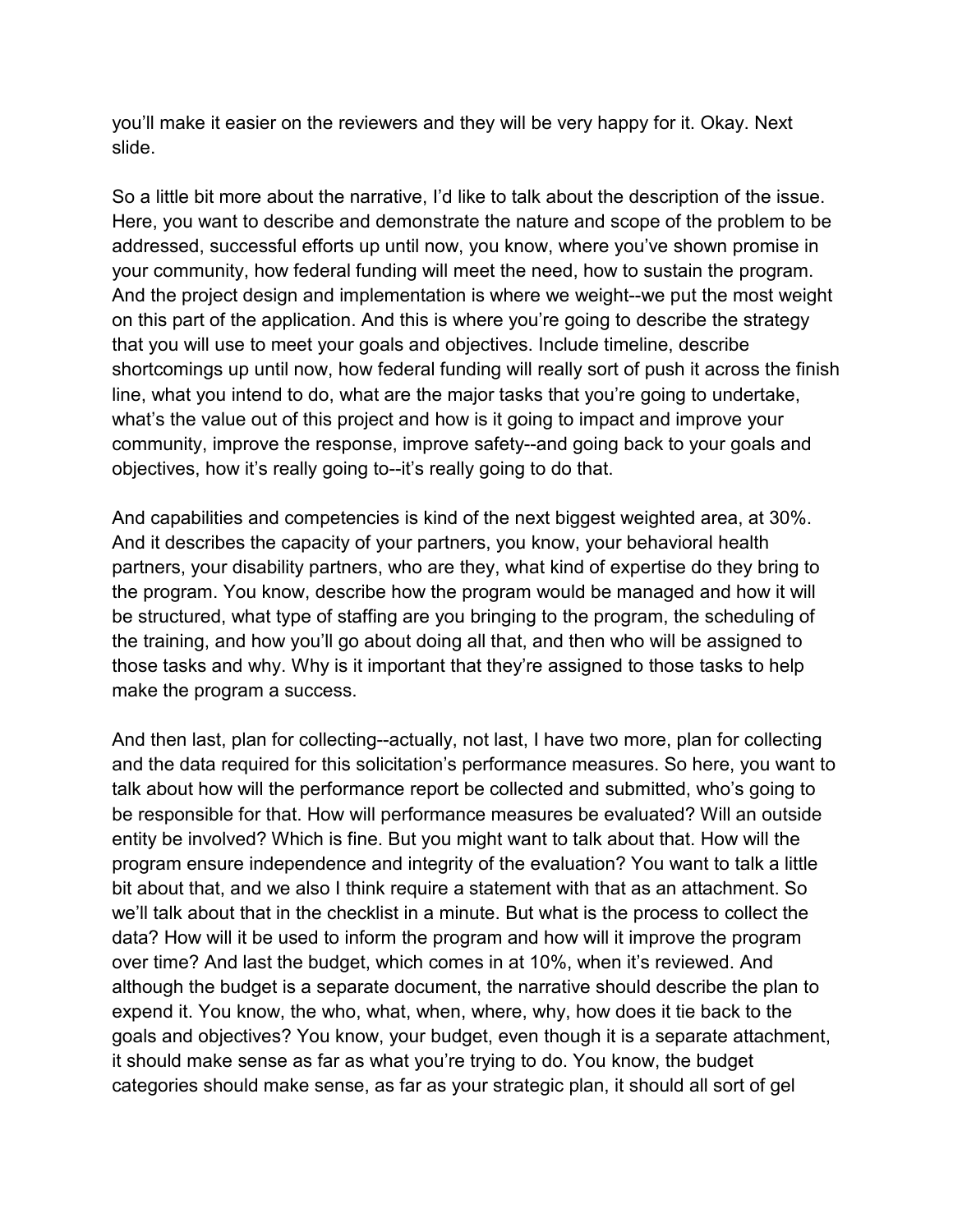goals and objectives. Okay. So next slide. together, it should tie back to the goals and objectives. So, you know, just as a--as a reasonable person would say, if, you know, if you're going to have--if you're going to deliver direct services, well, there might be somebody, a clinician or someone in that personnel budget line item or a contract line item, so just so that it makes sense for your

 management questionnaire, it used to be due 120 days after you were awarded. I believe that's been extended to 150 days. But don't quote me on that, that just came, guess the takeaway there is there is a specified amount of time that you do have to awarded, 120 days or 150 days. But this is part of your application packet, and it's really important that BJA understand that you have the capacity to manage federal funding. slide, please. We're onto the required attachments. The budget worksheet and the budget narrative, as I mentioned, also the financial management questionnaire. The financial like, hot off the press this week, so I'd have to double check that. But there is a--the--I complete some of your financial requirements. The questionnaire is really part of your application, there are other types of financial requirements that come later after you're And then last, the disclosure of process related to executive compensation. And next

poverty counties, so that is also a separate attachment. So next slide. Additional attachments is applicable. Additional attachments include tribal authorizing resolution, research and evaluation independence and integrity statement. As I mentioned earlier, if you're planning to do an evaluation, as far as who is doing that evaluation and are they independent of your organization, is it--you know, we just--we want to know that it's really done by someone that it's really outside, it's separate from your organization so that they can give you a really good clear picture of the change, or the process, or the progress that's been made as far as your program is concerned. Also, there is documentation of DOJ priority areas. We need a separate attachment if you plan on addressing the priority areas and subrecipient information as well if you're going to have subrecipients. We need to know who they are, the name of their organization, the city where they're from, and there's a point of contact as well for that. Documentation of high-poverty areas, that's another DOJ priority area, or persistent-

 registrations that you must have to apply are, of course, the DUNS and registration in How and when to apply. So there are federal registrations that are really important. The very first things that you do when you're applying for a federal grant, and the federal [Grants.gov,](https://Grants.gov) and some of these things do take a few days. I would not wait until the last minute. I would definitely give it a few days just to allow yourself for any kind of technical issues. And just one word on the DUNS number, even after--even post-award, your DUNS number has to maintain currency, it has to continue to be current throughout the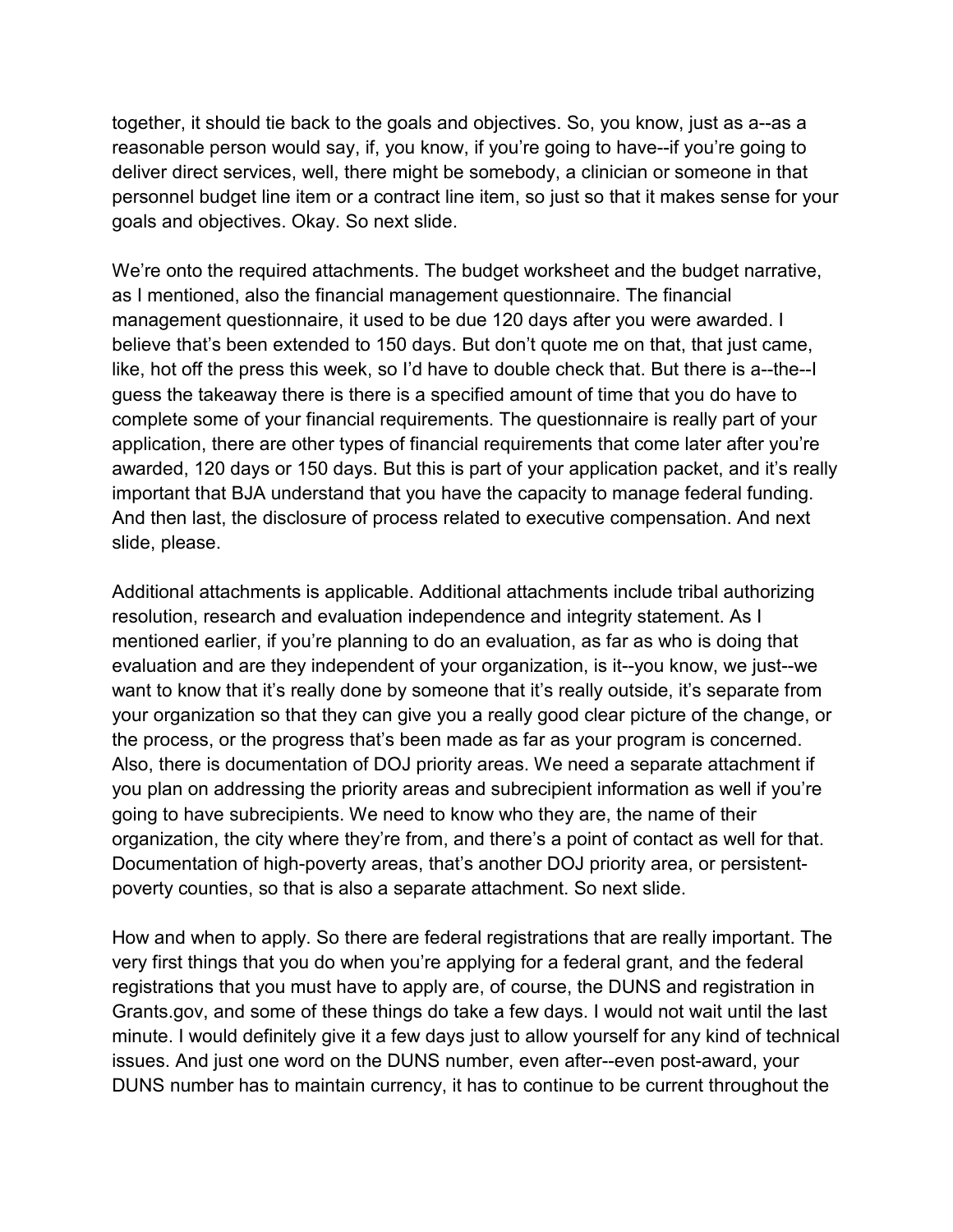life of the award and we go into all that post-award if you are awarded in that orientation these things just to make sure you don't hit any snags along the way. Next slide. Okay. So the--did I miss one? Could you go back for me, please? Please, Daryl, I think--okay. Well, I may have missed the application checklist. I guess I'll let you go forward, okay, here it is. when we talk about, you know, managing a federal award. We do talk about some of

 kind of a broken record but the basic minimum requirements is really just that. If those many jurisdictions that worked very hard to put together an application and it breaks my really use the application checklist. Read the solicitation, if you have to read it twice, read it twice. But that's like some of my best advice there. Okay. So next slide. I hope this is okay. The application checklist. I would really encourage you to use this checklist, it's a very helpful tool, and many have not made it past that BMR that I've mentioned. I feel like I'm attachments are not there, it--your application will not go onto peer review and I know heart when they don't get to go to peer review because they're missing one thing. So

 a lot of these self-help videos through the JustGrants portal. Next slide. And important contact information. Everyone needs help from time to time. And this is a year for that numbers for technical assistance, [Grants.gov](https://Grants.gov). There's technical assistance for need to go and where the problems need to go and get resolved. That's the only way YouTube. So take advantage of that. Next slide. Submission resources. So they're a self-help, you know, full disclosure here. Let's--JustGrants is a brand new system. We've all had to learn this system as well. And the videos are very, very helpful. The job aids are very helpful. I've had to watch them. My colleagues have had to watch them. I go back and I reference them myself. So I just urge you to take advantage of that. You know, application mechanics and just watching with so many new systems and so many new processes happening. Here are the JustGrants, and also for the Response Center. And this is really where the questions we know what's happening out in the field sometimes. We collect up a lot of these questions and problems and we analyze how they're resolved or if they were resolved, and we do that at the end of every grant cycle to improve our process, and it's really important that you get your questions answered through these sites. So next slide. So stay connected definitely. We have so many resources on funding opportunities, learning opportunities, resources, guidance, you know, Facebook, Twitter, and

And then again, really important resources, I've kind of touched on these throughout the presentation. We've mentioned the Federal Financial Guide earlier, that for me, I have that on bookmark. I am constantly going back to it and it changes every few years or so. But very important to go back and make sure that all your costs are allowable, and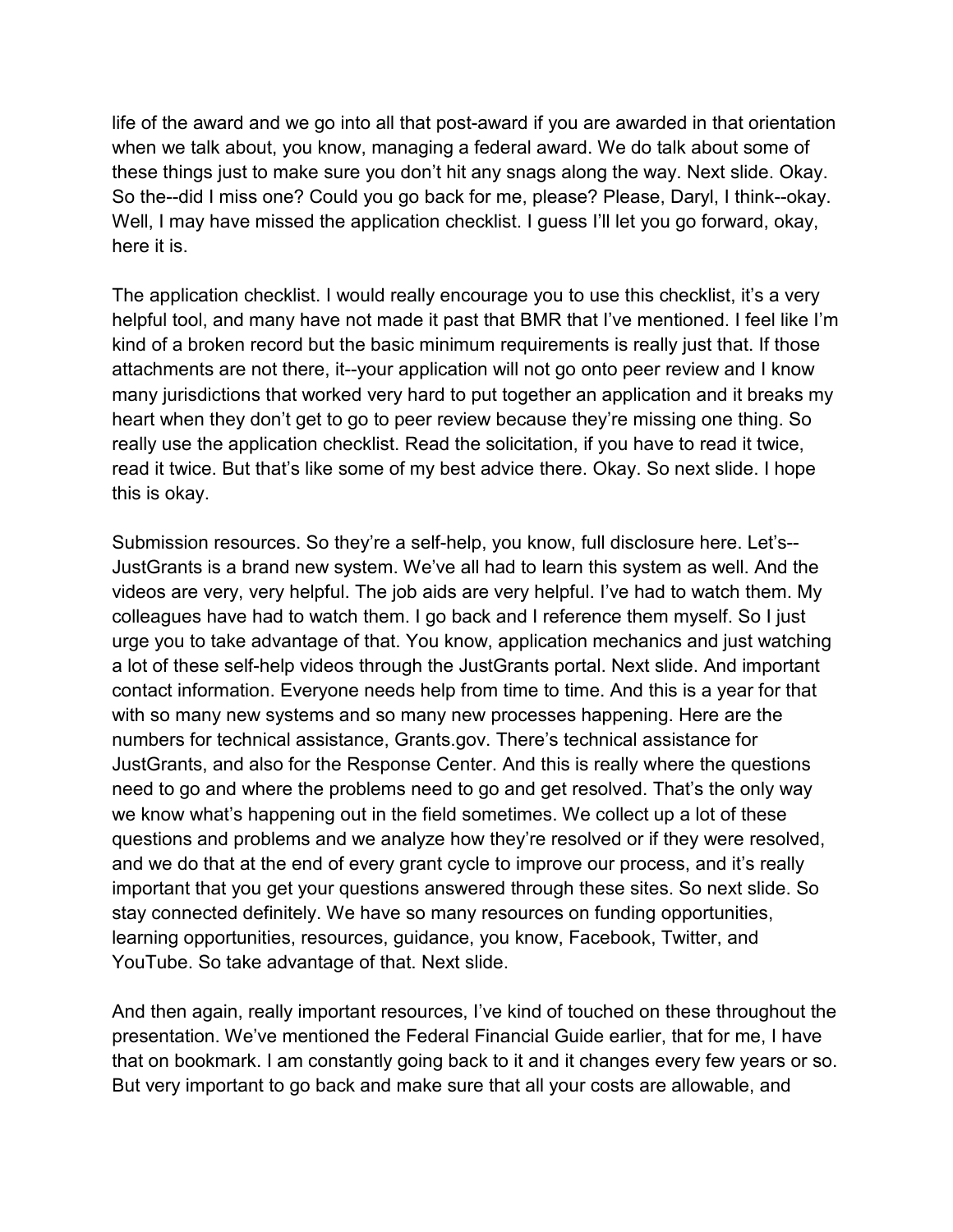are just not federally allowable. Okay. allocable, and reasonable, and, you know, when you're thinking through your budget and you're going back and you're looking at your objectives. Just make sure, you know, that everything is according to that Financial Guide that you're not asking for things that

 And then last, we are finally to--the solicitation is available at this link here. And as I think we're to Q&A. All right. Well, thank you so much for your attention in this--during this webinar. It was a lot of information. I'm sure there's a lot of questions. And if not, mentioned, you know, read it very carefully. I suggest cover to cover and, you know, tab it out, however, but the checklist is in the back and I hope that it's helpful. And last, I you know, the NCJRS is always available to answer questions. They get them right over to me. So, even if I can't answer them today, we will get back to you. So, I'm going to hand it back over to our host and Daryl and Tammy, and let them see what's in the Q&A box.

 DARYL FOX: Thanks, Maria. And just a note, I know there is a question on it, but just that the slides, the transcript, and the recording will all be posted to the BJA website with approximately 5 to 10 business days. So, if you're looking to reference something the chat as far as the link is concerned. So, once again, if you do have a question, the that was talked about today, you can definitely do that. And that was just entered into three dots bottom right side of your screen, click that and enter it in the Q&A and we'll be glad to get to it today. So, just starting out. "Can the planning phase be shorter than 12 months?"

MARIA FRYER: Yes, it can. It is up to 12 months, just to sort of put a cap on it, but a lot of agencies can wrap it up well before 12 months, and that's fine. You can--once you get feedback and approval from BJA's training and technical assistance provider, you can move on to implementation.

DARYL FOX: This one was asked in two separate questions. "Are the funds excluded from being used for violent offenders, like other BJA grants?" "And when they say violent offenders, not a murder per se, but who are unstabailized, mentally ill person that acts aggressively, but when unstable is not violent?"

 mental illness is episodic as you know and, you know, people that may not have access to treatment could be in a really--a really bad crisis situation and there's a fine line there, MARIA FRYER: Right. So, I think you're referring back to JMHCP, which is very different. Justice and Mental Health Collaboration Program really specifically talks about that in the legislation as far as preliminarily qualified offenders and who they are for a target population. This program is a little bit different and you can respond, you know,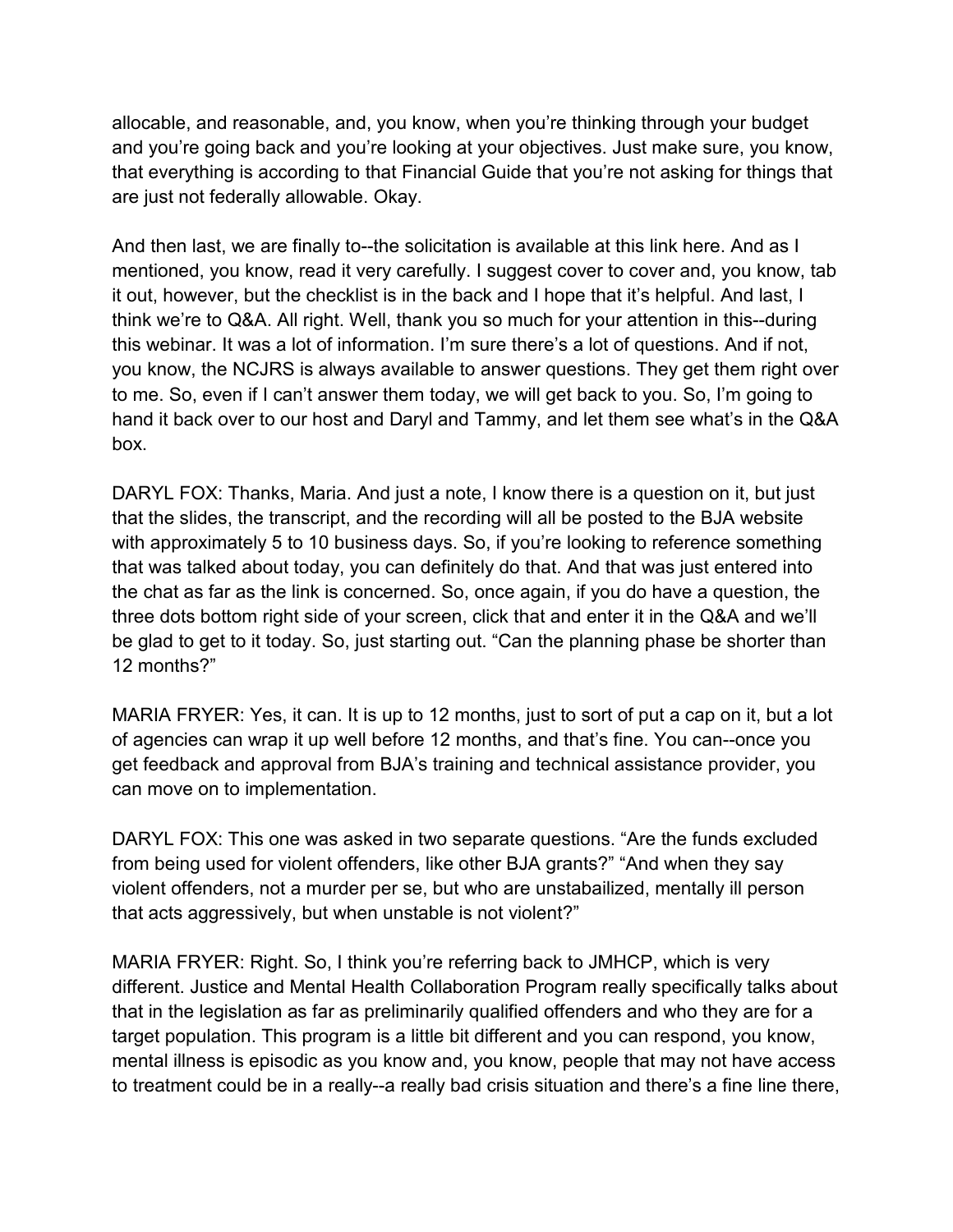severe mental illness or serious mental illness or disabilities that have not had access to prescriptive in that way as far as responding to people who could potentially be and that's why we talk about safety, and safety, and safety. So, yes, I mean, I can't--I can't say that it couldn't. I'm not sure the target population is much beyond people with treatment or services and that's what brings them in contact with the criminal justice system, and their behavior may have devolved to such a place that they are in serious need of connections to treatment. And that can involve a whole host of behaviors that, I mean I couldn't even predict. And I think, you know, it's just discretion of the responding team is really important and having resources is really important. So, it's not quite as aggressive or display aggressive behaviors. I think that oftentimes just what happens in the field because of a need for treatment.

DARYL FOX: "Is this solicitation for correctional settings to partner with community BHID offices rather than BHID offices looking to partner with correctional settings?"

MARIA FRYER: So, I would refer you back to the eligibility. It really is that the eligible entity to apply is the correctional entity. And it is--the solicitation is targeted towards state, tribal, you know, government, local government, and correctional facilities. And the intention there is to definitely partner with those that have clinical expertise, and behavioral expertise, and disability expertise. And to bring that expertise and that skillset into correctional facilities or upon reentry in terms of having a smooth transition for that person back into the community and have connections to treatment and services that are meaningful, that help that person as they--as they reenter. I hope that answers the question.

DARYL FOX: "Can this grant be used to expand and utilized in an already existing coresponder program?"

MARIA FRYER: Yes, absolutely.

 DARYL FOX: "Can part of the award be used for civilian staff salaries or for officer overtime needed for training?"

 could potentially support the program. It could be an analyst or someone that is supporting the program, someone who is a coordinator for the training. And oftentimes MARIA FRYER: Yes, if they are supporting the program. I would say, you know, just any person in the agency that's nonsworn if you're referring to a civilian as like nonsworn or lay people, there's lots of supporting positions in any agency of course that people, if they go to training, they have to have funds to maybe backfill a position for someone that needs to go to training, so yes.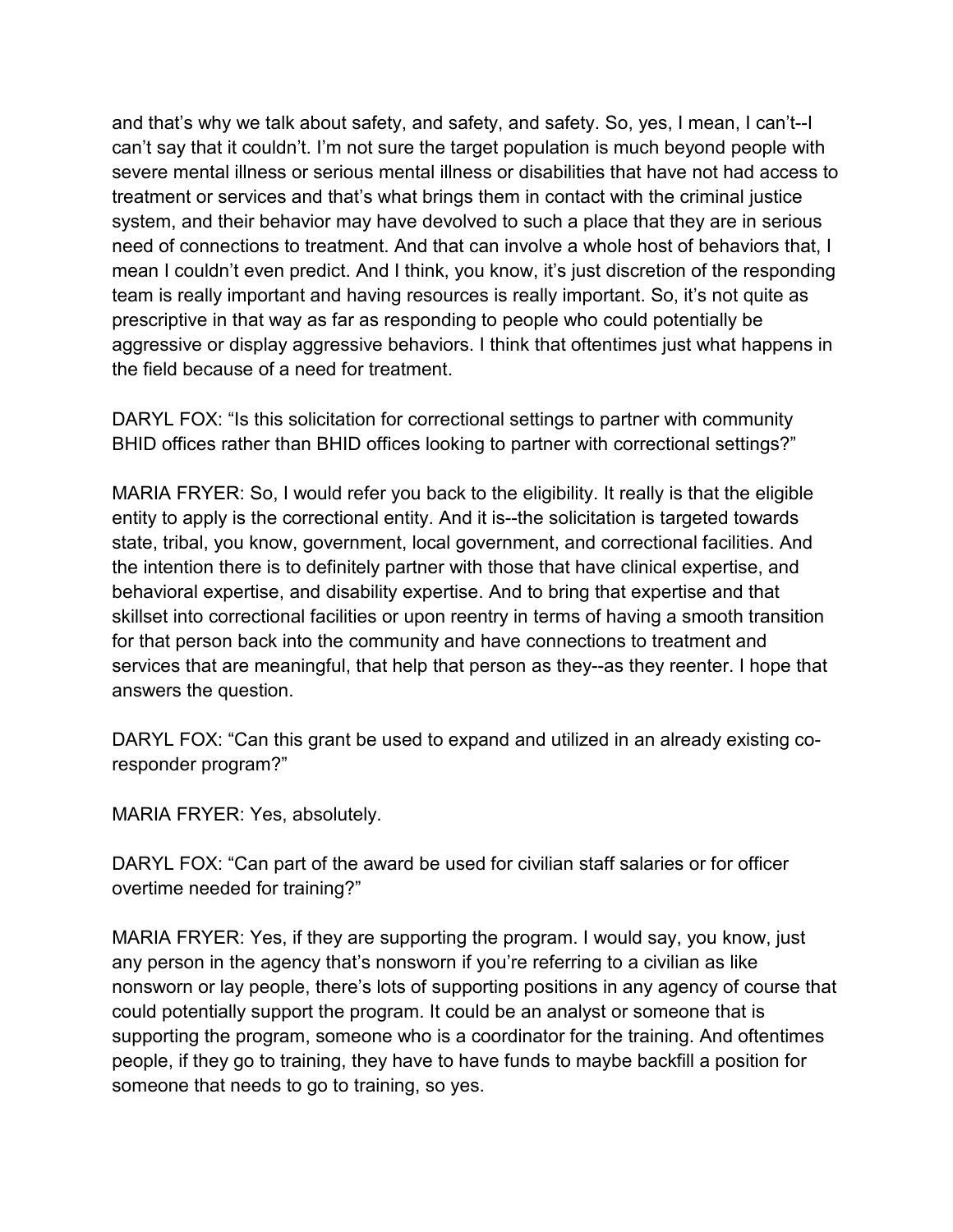DARYL FOX: And related, "can this be used for CIT training?"

 MARIA FRYER: Yes. So, crisis intervention team training. We--BJA in collaboration with going to pilot this fall. It should be ready and available next summer. So I'm sort of making a plug here, but this will be an academic-based 40-hour training curriculum the University of Cincinnati are--we are adding content and dusting off the national crisis intervention team curriculum. It's a Memphis Model style, 40-hour curriculum and it is that's free. It's, you know, it's paid for by BJA and it will be available with instructor training, instructor notes, participant notes, slide back evaluation, the whole nine yards.

DARYL FOX: This particular person's a state police agency and they train in one central location for the state. "It seems like most of the training should be geared towards local communities and not the state as a whole. Is this something that should be pursued or is it not suited for this particular agency?"

MARIA FRYER: So BJA wouldn't--you know, we would help you to roll it out in your, you know, jurisdiction as best as we could through training and technical assistance. And some--in some states, yes, it is local response, but in some states, the way it's set up, local agencies can take advantage of training in a regional sense. Some states set up regional training so that local communities can take advantage especially in rural communities and rural parts of different states. So how--instruction, how it's set up? It's really up to states and tribes and local communities to think through that, but we're--we wouldn't be opposed to that if the training gets the people who need it. So it just depends on how it's set up there.

 DARYL FOX: "Does part of the funding allow to bring a social worker into the police department to assist the community and the officer with people in mental health crisis or both a proactive and reactive standpoint?"

 Chiefs of Police. But it does run through all the various best practice models for MARIA FRYER: Yes. That would be allowable. It could be considered a co-responder model. We have some information on our academic-based training website, which is through the University of Cincinnati. It's hosted by the International Association of response. And there's a whole host of information. There's just a wealth of information on that website and I'm really bad at throwing things up in the chat. I've got all kinds of windows up right now but I will get that out to everyone through our host.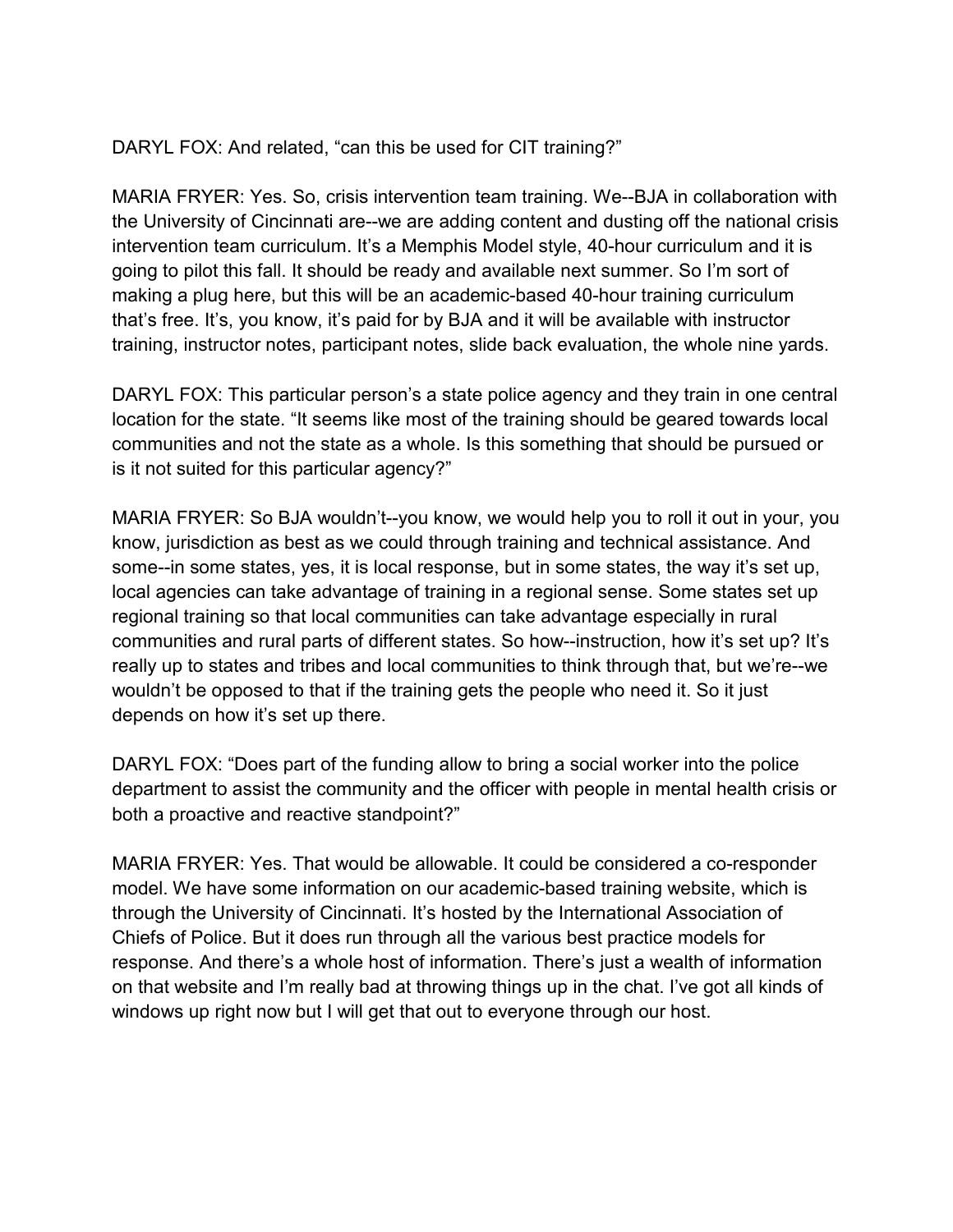DARYL FOX: "Does the application require cross-jurisdictional partnerships established for the purpose of applying or is the application meant to be solely spent on a program serving one law enforcement agency and the community it serves?"

 service providers and all those contacts in the community, you--it would be very difficult to serve the population that we're serving without all those partnerships and services together, you work together, and when those encounters happen in the community, people are connected to those providers. So it is intended for law enforcement agencies to be the lead or correctional entities to be the lead, the government entities they travel MARIA FRYER: It's really intended to support the applicant entity or the law enforcement agency or the correctional entity to provide, you know, this training to design a model response to deploy the training. But when you--when you implement the training as part of the program, the training itself is one piece of it, right? And then you have to really have community partnership and the other half of it is services because we could train really, really well and officers and people that are responding could have all the best information that we could give them. But without real partnership with really that have to be on--in the community and on the other side. So the idea is that you bring those services and those community service delivery partners, and you crosstrain with those partners as part of your curriculum and you deliver it. And in doing so, the officers know who the service providers are. You build relationships, you train to be the lead. But to be successful, partnership is really innate to the--to the program.

DARYL FOX: Oh, I'm sorry. "Related to eligibility again, there are limitations to who can apply. For example, private entity that works with the courts and state agencies. For example, a Department of Children and Families and referrals, as well as FDLE certified officers as employees to ensure safety at the site. We're not a correctional site, although they do work with forensic psychiatrists in jails and settings."

 So the applicant entity can, you know, totally partner and write in those partnerships into the funding and as subrecipients of that program. And they would manage that MARIA FRYER: So I truly appreciate and understand that all those partnerships are so important. The eligibility really falls back on the government entity as is outlined in the solicitation, you know, states, tribes, local governments, and correctional entities, but given that those partnerships are necessary, there can be subrecipients to the program. subrecipient just as if we, you know, manage with the applicant entity. If they're receiving federal funds, you know, they would apply--all the same rules would apply to that subrecipient, but they would truly be partners in the project. And I hope that--I hope that helps.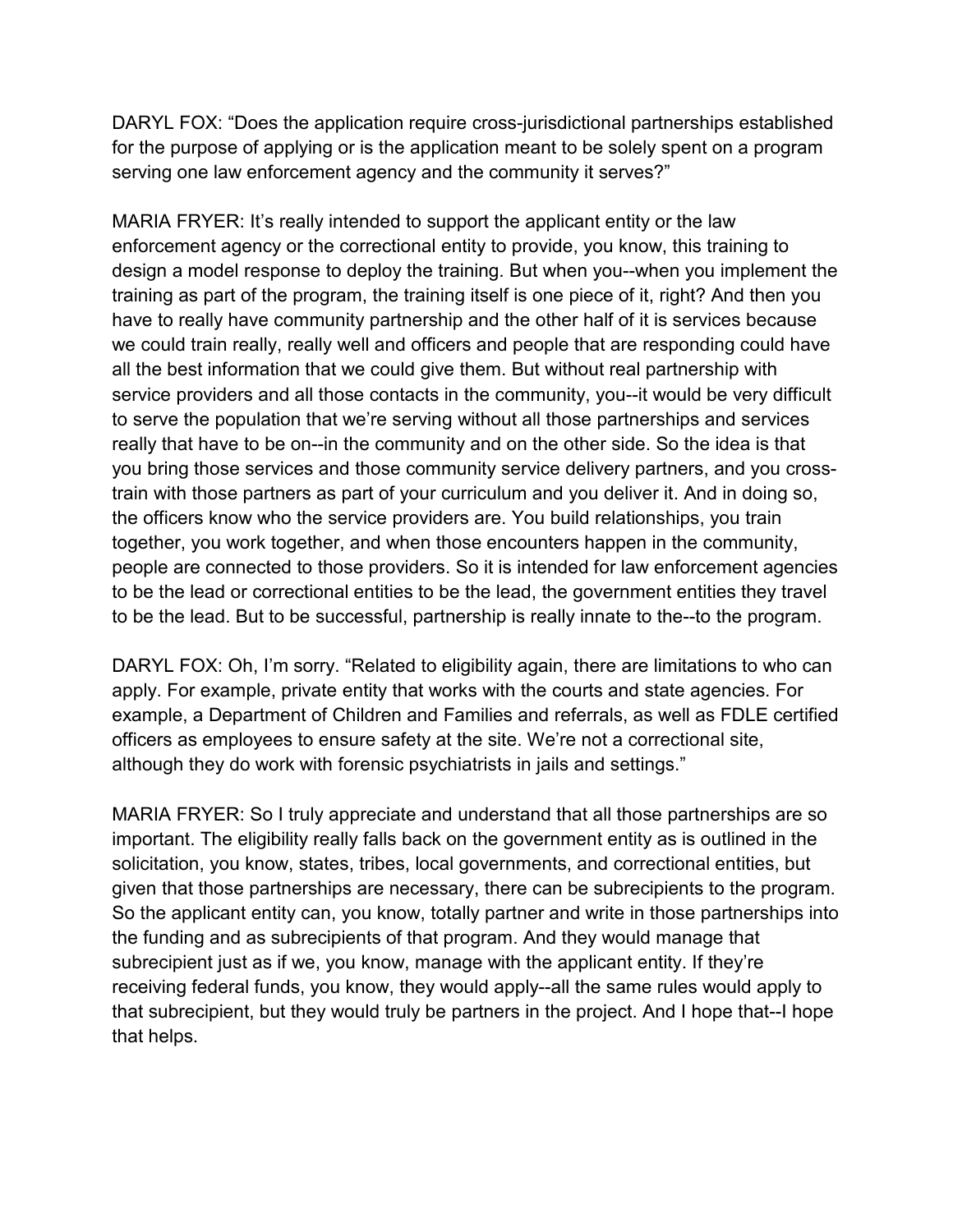DARYL FOX: Regarding allowable costs, is it okay to give gift cards or other incentives to express support and appreciation to trainees?"

 MARIA FRYER: No. And that, you'd have to go back to the Federal Financial Guide, and we can maybe scroll back to--we had it on the slide. I think it was on one of the incentives can be a really important part. But I would--if you want to have that as part of your program, you know, just a little bit about that. You know, before I was at BJA, I came from the state, I came from--I came from county level work and nonprofit work. they're important. But I was not used--you cannot use federal money to do that. I would the community feel like they're being a part of this program and of this change. budget slides. But unfortunately, no. And there's lots of reason behind that. I know that And I would just encourage you to find other ways to provide those incentives. I think find other ways to do that. And it--and it gets--it creates buy-ins, you know, and it makes

 DARYL FOX: Thanks, Maria. Yeah, for reference, the slide is up now, third point here. I'll go through that list of unallowable costs.

MARIA FRYER: Okay.

DARYL FOX: Uh-hmm.

MARIA FRYER: Great. Thank you.

DARYL FOX: "Can the mental health expertise be utilized by a police department employee and not from an outside mental health agency? Can this mental health position be paid for by the grant?"

 they have urged a new area of field of--a career field for field psychology and more they're very complex systems. And sometimes competing interests, but at the same that you have that expertise, I think that's great. MARIA FRYER: Yes. That sounds great. I can think of--I know several law enforcement officers who are also forensic nurses, believe it or not. And they are very skilled and very expert in running programs involving people with mental illness and responding to people with mental illness. And I wish we had more of that. I--in talking with our now 14 law enforcement mental health learning sites, I have heard from several learning sites, forensic psychology, more training clinicians who also understand the criminal justice system and are there to liaise between both and can really understand both because time still responding to the same target population. So if this--if you do find, you know,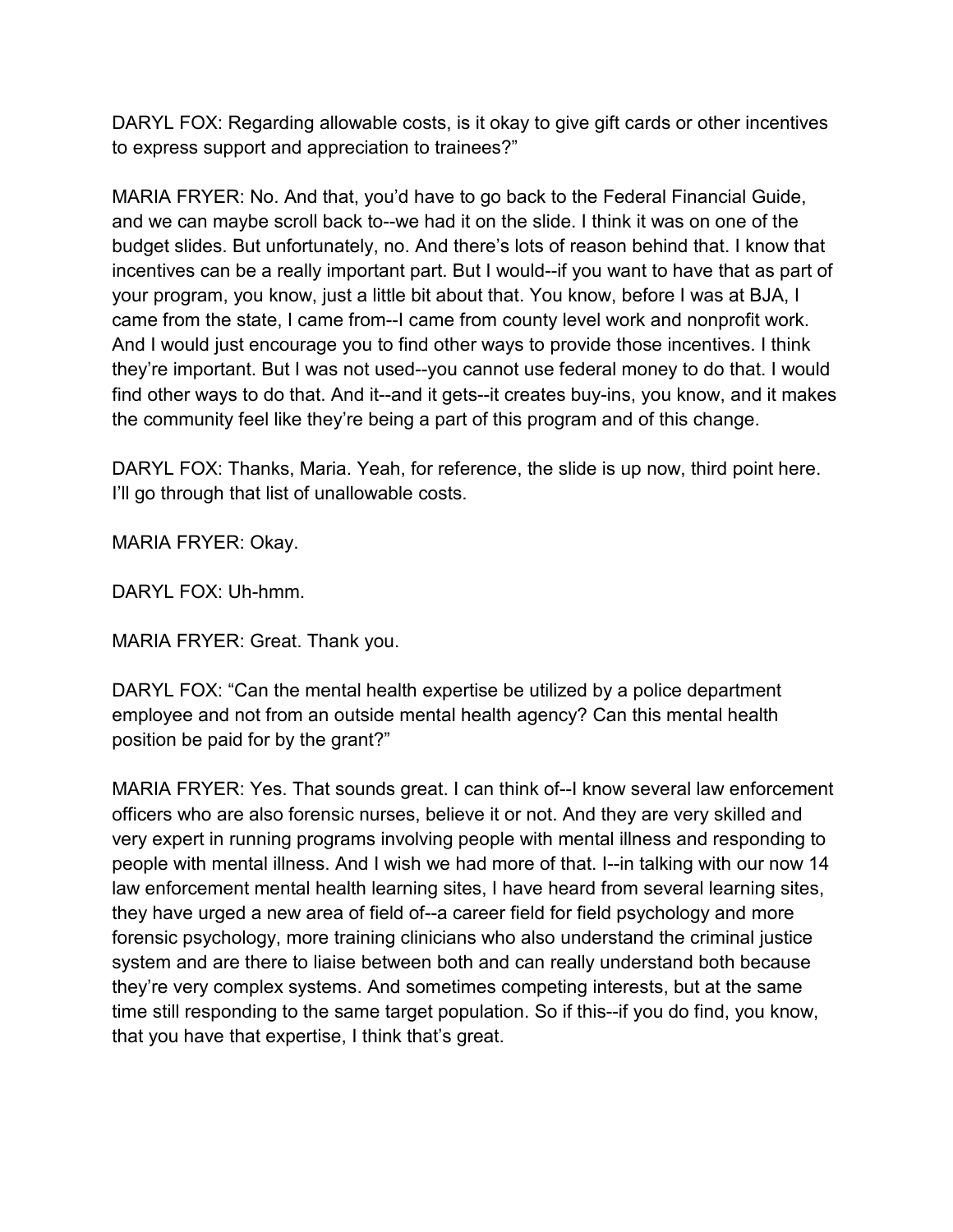DARYL FOX: "Can EMS providers be trained as part of this initiative? Our co-responder model includes law enforcement, paramedics, and behavioral health social workers."

MARIA FRYER: Yes, I think that's great too.

DARYL FOX: "Can any of the funds be utilized to pay for behavioral health providers' wages and wages for the utilization of certified peer specialists?"

MARIA FRYER: Yes, as subrecipients. You could--they could be in the contract line item. They could be in the subrecipient line item. They would need to tie back to your goals and objectives of the program and be talked about in the narrative and in the capabilities and competencies in terms of what expertise and value add they would bring to the project.

DARYL FOX: "And then to confirm this, the correctional facility entity should be that main applicant, correct?"

MARIA FRYER: Yes. Thank you.

 identification of law enforcement agency. This particular person is not--with a law DARYL FOX: And there's two questions on same topic here. "Regarding the police mental health collaboration assessment tool, it seems that the online tool requires enforcement agency but works in behavioral health policy. Is this accessible by others than a law enforcement agency?"

 MARIA FRYER: Yes. It should be. We hosted along with the Council of State Collaboration toolkit, which is hosted by BJA. So BJA hosts the PMHC toolkit, and on Governments Justice Center and it's also provided on the Police Mental Health the main page, there's a link to the assessment tool, and the assessment tool will jump you over to the Council of State Governments Justice Center. And they do require an account. I know you have to set up an account or something like that. And just the only reason, it's very brief, it's like a--I think just five questions or so. It's not a lot. But just so that they know who's accessing and to be able to provide training and technical assistance and more resources, so they know what to upload as far as resources. And so you can access that. If you reach out--if you have any trouble, please reach out to me or to the Council of State Governments Justice Center and request assistance.

DARYL FOX: The second question from this individual. "Is there a contact list for the law enforcement mental health learning sites that includes names, emails, and phone numbers?"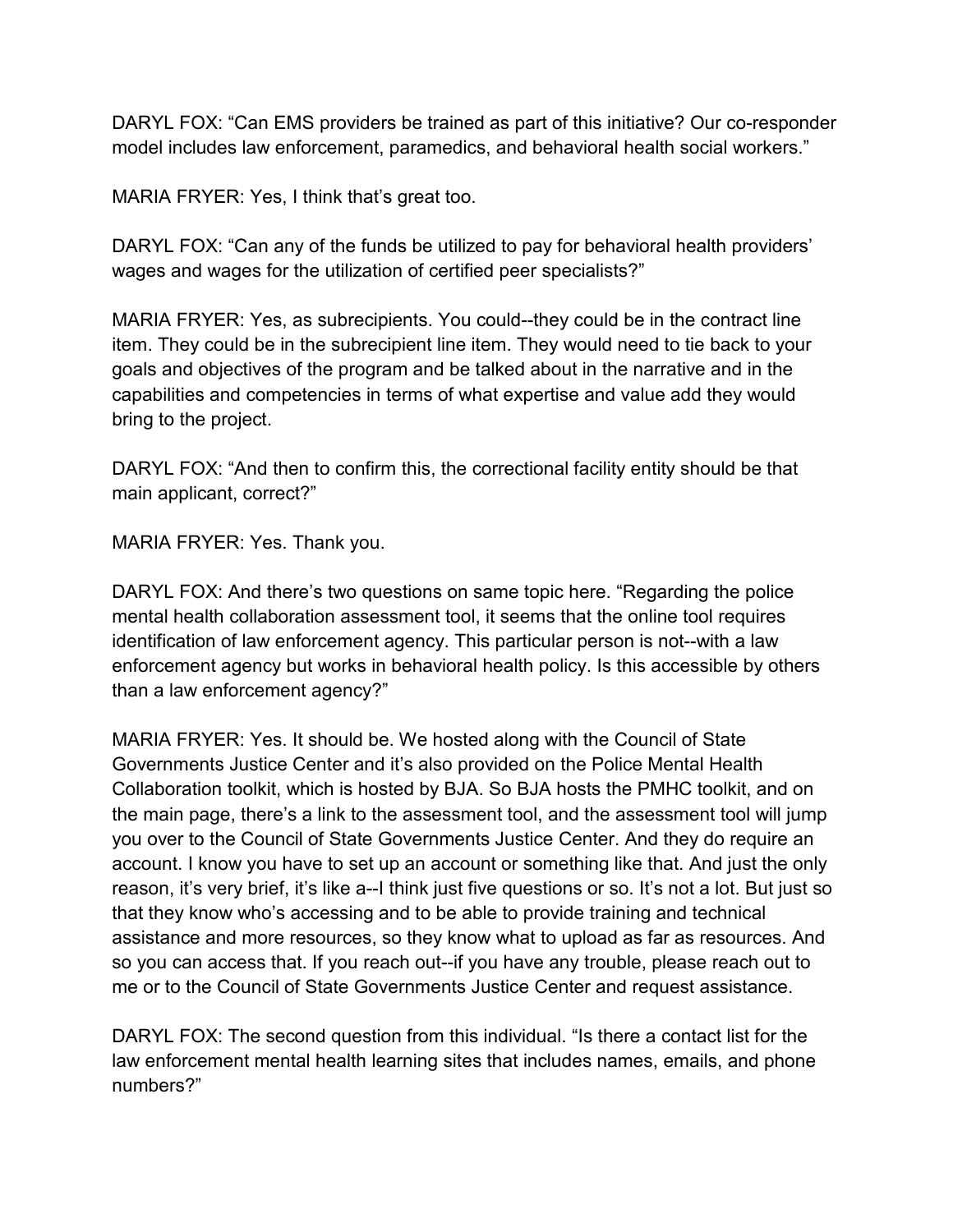would always say, you know, ask the question if you need to ask the question. But we MARIA FRYER: Yes, there is. And it is on the Council of State Governments Justice website. It has just been updated and they have a really nifty map of the United States. It's kind of like very geometric, it kind of has shapes on it. So don't be thrown off, it doesn't look like an exact map that I had here on the slide. But it's sort of artsy sort of looking one. But when you hover over the state, it will give you the information of what they provide, where they are, who the contact information is. But we like to give them a little bit of a heads-up and we like to, of course, you can always reach out to them. I--we do try to schedule if you do want to do a virtual site visit or something like that, we try to schedule it with them just to help manage it and that's through the Council of State Governments Justice Center. And you can go through the training and technical assistance center to schedule it if you'd like.

DARYL FOX: "Can the grant application be spearheaded by county government behavioral health agency who would like to partner with correction settings throughout the county served?"

MARIA FRYER: Yes. That sounds fantastic, yes.

DARYL FOX: "What's the cost of the training-the-trainer training? Does that need to be included in the budget portion of the proposal?"

MARIA FRYER: Train the trainer component. So if that's what your project is intended to be, you would definitely want a budget for that. I think--do you want to read that question again, Daryl? I'm not sure if I…

DARYL FOX: "What is the cost of the training and train-the-trainer training?"

MARIA FRYER: Okay. The cost…

DARYL FOX: "Does that need to be included in the budget portion?"

 MARIA FRYER: Okay. So all of BJA's materials are free. So first of all, I just want to say that. You know, everything that we develop, you have access to and it is of no cost to you. Where the cost comes in, as far as especially with like 40-hour curriculum, the cost comes in and getting a site arranging for, you know, maybe if you have to have lunch brought in or something like that or some other types of costs associated with actually putting on, you know, a 40-hour training, if that's what you're planning to do is to use BJA's national curriculum and put that on train the trainer. If you want to--if you want to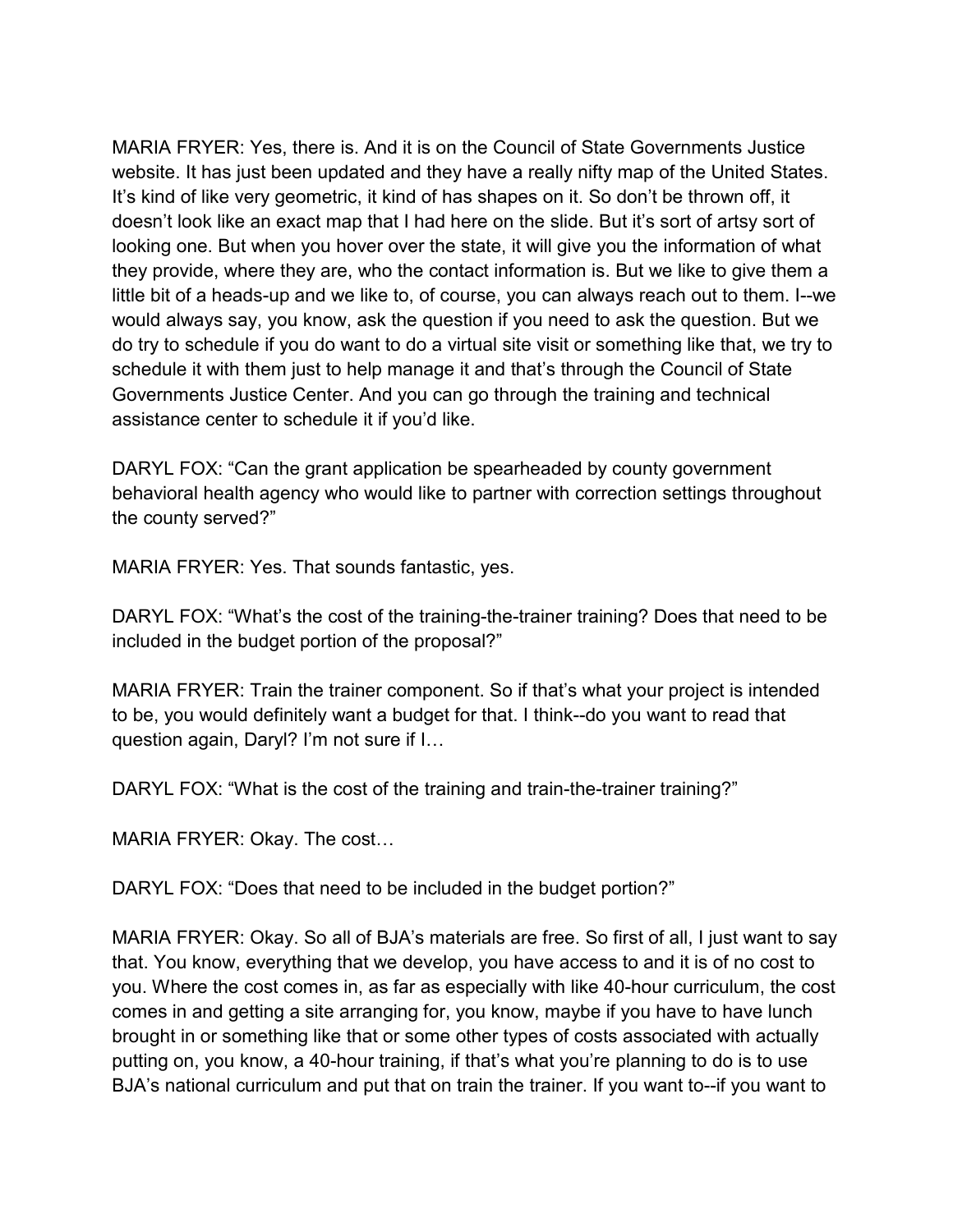incorporate that into your program in terms of salaries, you can do that as well. You know, costs or personnel salaries, those are all allowable costs.

 for you to repeat the question where you said, "Yes, that sounds fantastic." "It was the-- agency who would like to partner with correction settings throughout the county DARYL FOX: And going back to the previous question, Maria, this individual had asked can the grant application be spearheaded by a county government behavioral health served?"

MARIA FRYER: Okay. So I missed the part about it being--I heard a county government, so if it's a county government behavioral health entity, it would be--it would have to be county government. So that's where the eligibility might get, you know, a little bit sticky. But it would have to be the county, the county. So not a nonprofit, but it could be spearheaded as long as it's a county government entity.

DARYL FOX: Thanks for the clarification here. This particular person, cities manages the allocation of all funds awarded to the police department. The lead point of contact is in the department, grant applications is always the city treasurer. And when they select the dropdown box, he states the applicant is the city, although the programs are designed for the HCPD employees. Does this need to be done differently in this particular application?

 sheriff's department. And that happens all the time. That's fine. You know, if the county is the--is the applicant and the--you know, and the city, or the local entity is the reporting, and the--anything else as far as managing the award, they would be the ones MARIA FRYER: So we--we've seen this before, it's not a problem. Oftentimes, even with county sheriff's offices, sometimes the county applies, and because they're the holder of the federal registration, but actually the implementing agency is the--is the implementing agency, you know, that's fine. But, you know, whoever the authorizing official, you know, whoever those folks are, that are required to submit an application in JustGrants, so those are going to be the folks that will be responsible for, you know, the that would be responsible. So if there's a big separation between the implementing agency and the county agency, I would just recommend that, you know, that there's just good communication in terms of deadlines and things like that. And we get into that more in terms of the orientation after awards are made.

DARYL FOX: This particular person wanted to review the award information again, just to kind of go over this slide, if you don't mind briefly?

MARIA FRYER: Certainly.